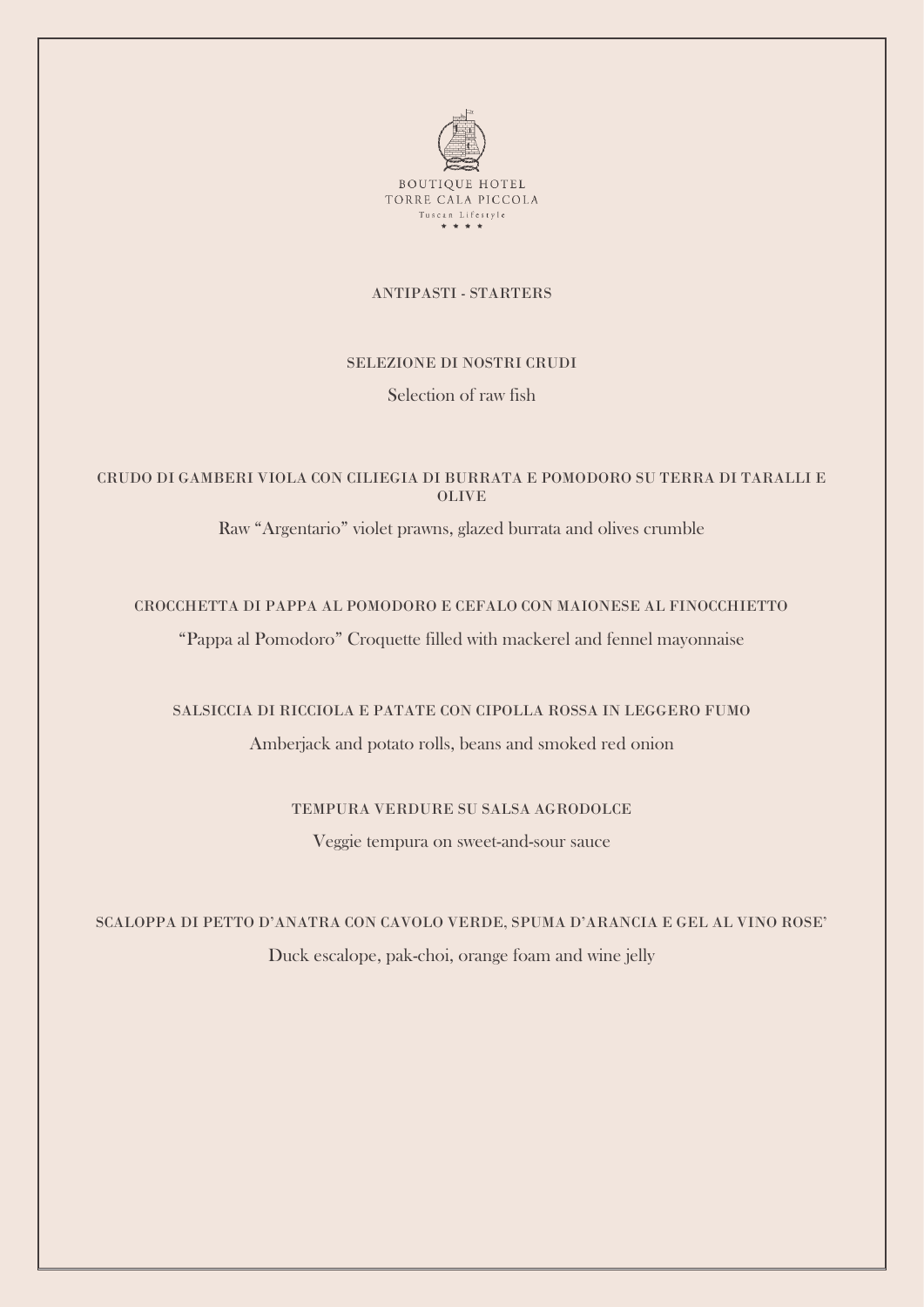

#### PRIMI - FIRST COURSES

#### RISOTTO CON SCAMPI E CAVIALE SU POLVERE DI LAMPONE

Risotto, scampi, caviar and raspberry powder

#### SPAGHETTI ALLE VONGOLE E BOTTARGA

Spaghetti with clams and "Bottarga"

#### MEZZELUNE DI PATATE CON BURRATA, GAMBERO VIOLA E CREMA DI PANZANELLA

Potatoes ravioli with burrata, violet praws and "Panzanella" sauce

#### PICIO ACQUA E FARINA CON MEZZO ASTICE

Home made "Pici" with lobster

### PACCHERO TRAFILATO AL BRONZO CON GUANCIALE E CIPOLLA SU POMODORO ARROSTO E PECORINO TOSCANO, BROCCOLO, RIDUZIONE DI VITELLO

Home made Maccaroni, pork cheek, onion, roasted cherry tomato, green cabbage, veal sauce and pecorino foundue

#### RISOTTO ALLA BARBABIETOLA CON FIORI DI ZUCCA, CREMA DI RISO E LIME E SALSA AL BASILICO

Risotto, beetroot, pumpkin flower, rice cream and basil sauce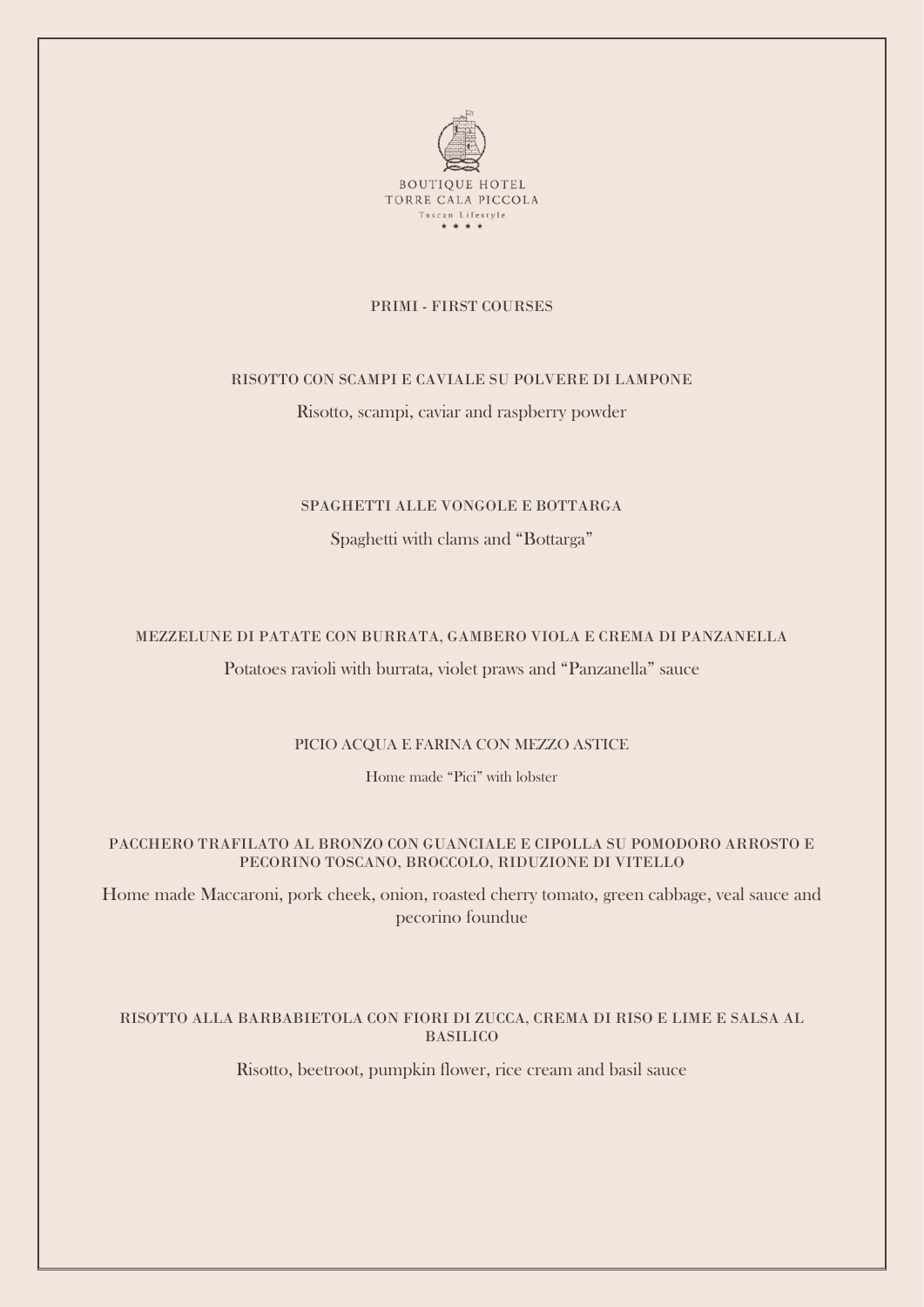

#### SECONDI – MAIN COURSES

## SPIGOLA IN CROSTA PATATE E GAMBERI CON CAPONATINA DI VERDURE E SALSA AL BASILICO

## Seabass with potato and shrimps crust, ratotuille and basil sauce

## IL CALDARO "TORRE D'ARGENTO" SCAMPI, GAMBERI, CALAMARI, COZZE, VONGOLE, SEPPIE, POLPO, E VARI PESCATI

Fish soup, scampi, shrimps, squids, mussels, clams, cuttlefish, octopus,

and fish of the day

## FILETTO DI BACCALA'AL VAPORE CON OLIVE SU VELLUTATA DI PATATE E LUPINI, ASPARAGI DI MARE E POMODORO ARROSTO

Steamed salt cod, black olives, potatoes cream sauce, sea lupins, sea asparagus and roasted tomato

#### CLASSICO PESCE AL FORNO, A SCELTA CON VERDURE E PATATE O INSALATA

Baked daily fish served with side dish

## FILETTO DI MANZO GRIGLIATO CON VERDURE DI STAGIONE E SALSA BARBECUE

Grilled Beef fillet with seasonal vegetable and barbecue sauce

## FIORENTINA DI MANZO CON VERDURE E PATATE

T-bone steak with seasonal vegetable and potatoes

## AGNELLO BRUSCHETTATO CON BABY VERDURE E SCHIACCIATA DI PATATE E ACCIUGHE

Lamb fillet, baby vegetables, potatoes and anchovies